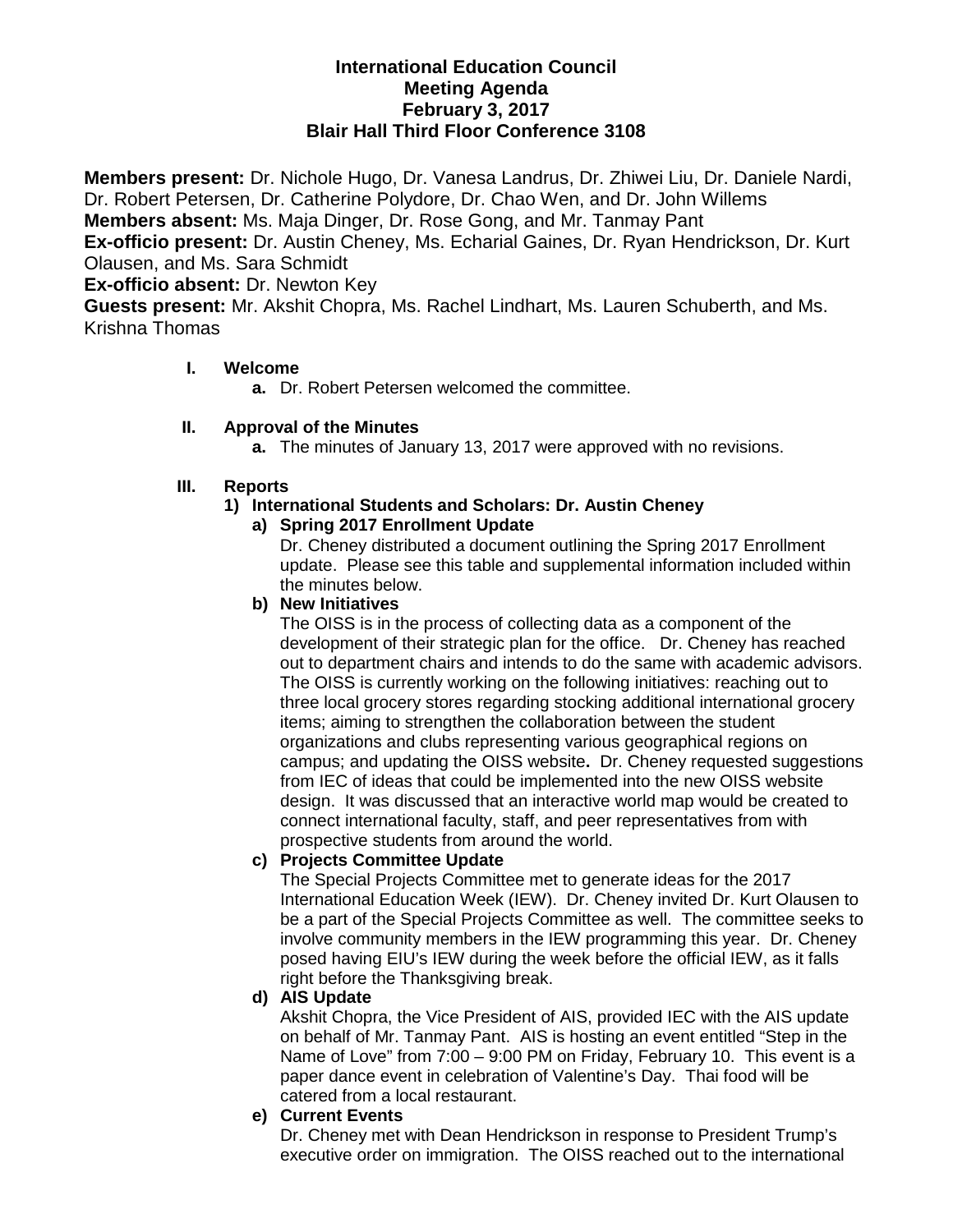student population via e-mail following this declaration. There is currently one student at EIU who is from one of the seven declared banned countries. Dr. Cheney has met with this student and Dr. Hendrickson reached out to him as well. Dr. Hendrickson thanked the OISS staff for responding quickly to the executive order and for supporting all of EIU's international students. Provost Lord sent an e-mail to the campus community and reached out to department chairs to connect with international faculty in response to the order.

#### **f) Scholarship Committee Update**

Ms. Krishna Thomas provided IEC with an update from the OISS Scholarship Committee. The committee is working to make the international student scholarship process more concise. The most recent scholarship cycle received over 600 applications. In addition to the overwhelming amount of applications, there were also concerns with the content of the application itself. The scholarship has three goals: to recruit and retain exceptional international students; to provide them with financial resources; and to promote cultural diversity. The committee has created a separate application process for undergraduate and graduate students and has added two new essay questions that have a word count limit. These essays will be run through turnitin.com to test for plagiarism. The application deadline is in March. Ms. Thomas has e-mailed graduate coordinators and department chairs to inform them of the changes in the scholarship application process. EIU offers six scholarships for international students. There are 44 graduate student recipients and 19 undergraduate student recipients.

# **g) TLC Update**

TLC is offering a shuttle twice monthly to transport TLC and EIU international students to Champaign to shop. TLC is working with Campus Pointe Apartments to negotiate month-to-month rent for TLC students at an adjusted cost. TLC aims to get more of their students living on campus, so they are going to focus their accommodation advertisement primarily on residence halls. Ms. Lauren Schuberth has met with Mr. Mark Hudson, Director of EIU Housing and Dining Services, to develop these advertisements. Dr. Liu suggested considering university apartments as well.

Ms. Lauren Schuberth would like to work with Ms. Brenda Cuellar and EIU department chairs to discuss recruiting and distributing EIU materials to schools while traveling abroad.

Rather than taking a placement test, incoming students who have a TOEFL score will be able to use that score to be placed in a course level upon their arrival at TLC. Ms. Schuberth distributed the TOEFL test and placement equivalency chart. This will allow incoming students to better plan their timeline for entering the university.

There are currently 13 students enrolled in TLC-Charleston. TLC U.S.A. received a 96% customer satisfaction rate, and TLC-Charleston received a 100% satisfaction from surveys distributed. Surveys go to agents, students, and all who work with TLC.

# **2) Study Abroad: Dr. Kurt Olausen**

# **a) Summer Faculty-Led Programs Update**

Dr. Olausen shared that today is the deadline for the summer faculty-led programs. There are 145 applications in the system split between 14 facultyled programs. The Archaeology in Belgium program was canceled late last month due to the Belgium hosts' inability to accommodate a group this summer. Dr. Olausen will assess the applications Monday morning and move forward with the faculty leaders. Many students have applied for scholarships. These will be divided among the Study Abroad Committee for review.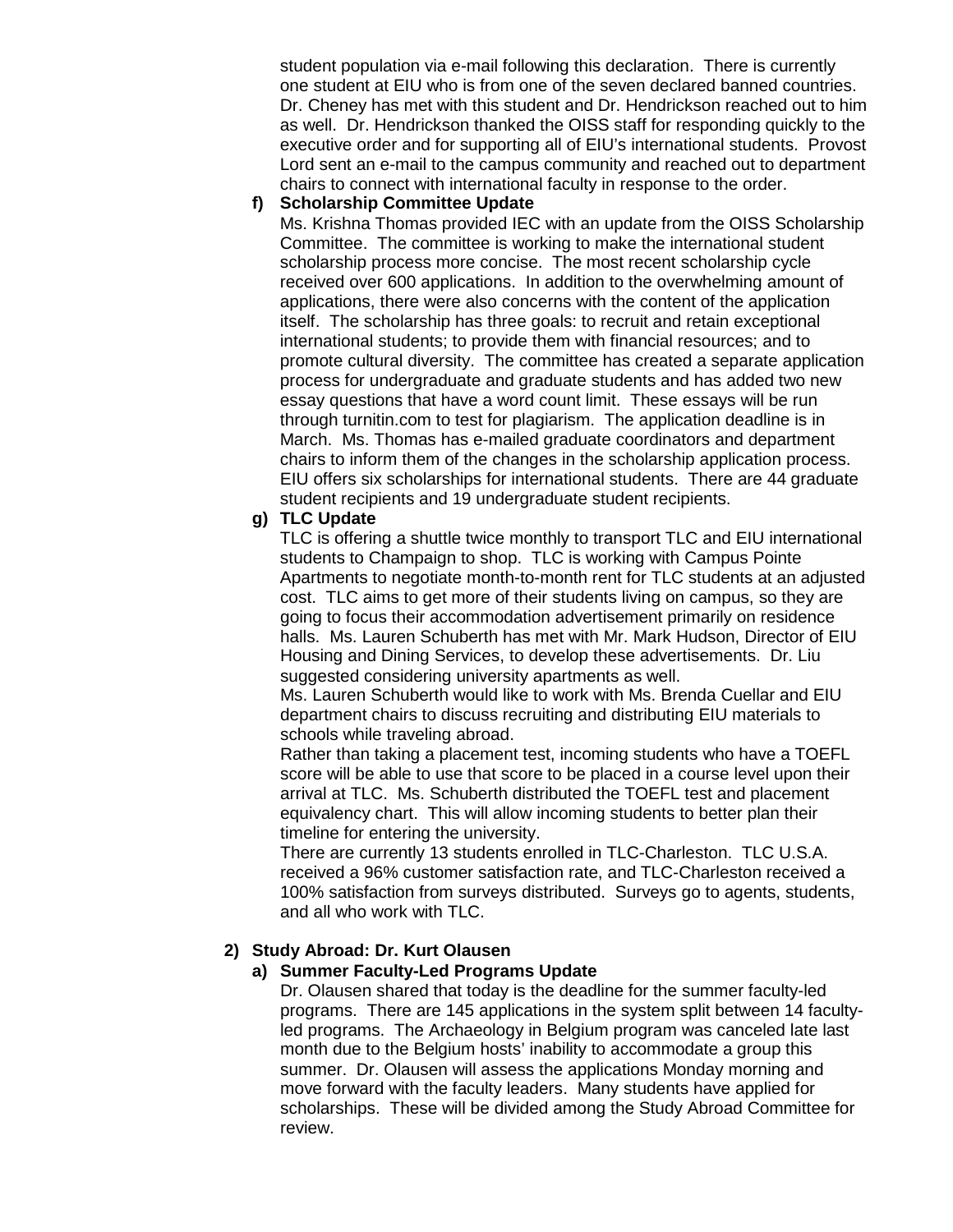## **b) New Program Proposals**

A call was published in the university newsletter for program proposals for the 2018 calendar year.The application submission is open now through March 31.

# **c) Spring Break Update**

There are 16 students participating in the spring break faculty-led program to Guatemala. Six of these students received scholarships. The spring break scholarship awards totaled \$2,350. The spring break pre-departure orientation is being held on Tuesday.

### **d) Study abroad Committee**

The Study Abroad Committee will begin reviewing scholarship applications next week for students participating in summer faculty-led programs.

## **e) OISS Director Search Update**

The OISS Director Search Committee completed phone interviews this week. They are now working on reference checks and HR paperwork for those candidates who they would like to invite campus. There will be an opportunity for IEC to meet with the candidates during on-campus interviews. Dr. Hendrickson thanked the OISS Director Search Committee for their work. He added that IEC's presence at the open interview sessions is vital, demonstrating commitment to and support of the search. IEC can expect to receive requests to participate in the campus visits when they are scheduled.

## **3) Dean's Report: Dr. Ryan Hendrickson**

## **a) Board of Trustees Vote**

The Board of Trustees voted to approve and pass the International Partnership Tuition Rate Proposal which states that the president has flexibility in negotiating tuition rates with international partners.Dr. Hendrickson has sent a proposal to Dr. Glassman that is currently under consideration.

#### **b) International Partnerships**

The OISS is working on several large partnerships. A partnership with the University of Dhaka is contingent upon the solidification of a tuition agreement, which is under review by President Glassman before being passed to the University of Dhaka.

The OISS continues to work with the Education and Culture Association for SINO and US Exchange. An MOU was recently signed with this group. Dr. Cheney and Dean Shelton will be visiting China to visit with various universities. The OISS continues to engage with the representative from Ivy Goal.

## **c) Visiting Scholars on Campus**

Dr. Hendrickson shared that EIU is hosting several visiting scholars this semester. Yan Emma Yu is currently on campus in the English Department. Richard Wang, with the MBA program, from Victoria University in New Zealand just departed. Two scholars from University of Zaragoza in Spain will be arriving March 1 to conduct research with EIU business professors. Dr. Liu from Jishou University is scheduled to arrive on March 1 as well.

#### **IV. Items Pending**

a. None

**ANNOUNCEMENT OF THE NEXT MEETING March 3, 2017 Blair Hall Conference Room 2116**